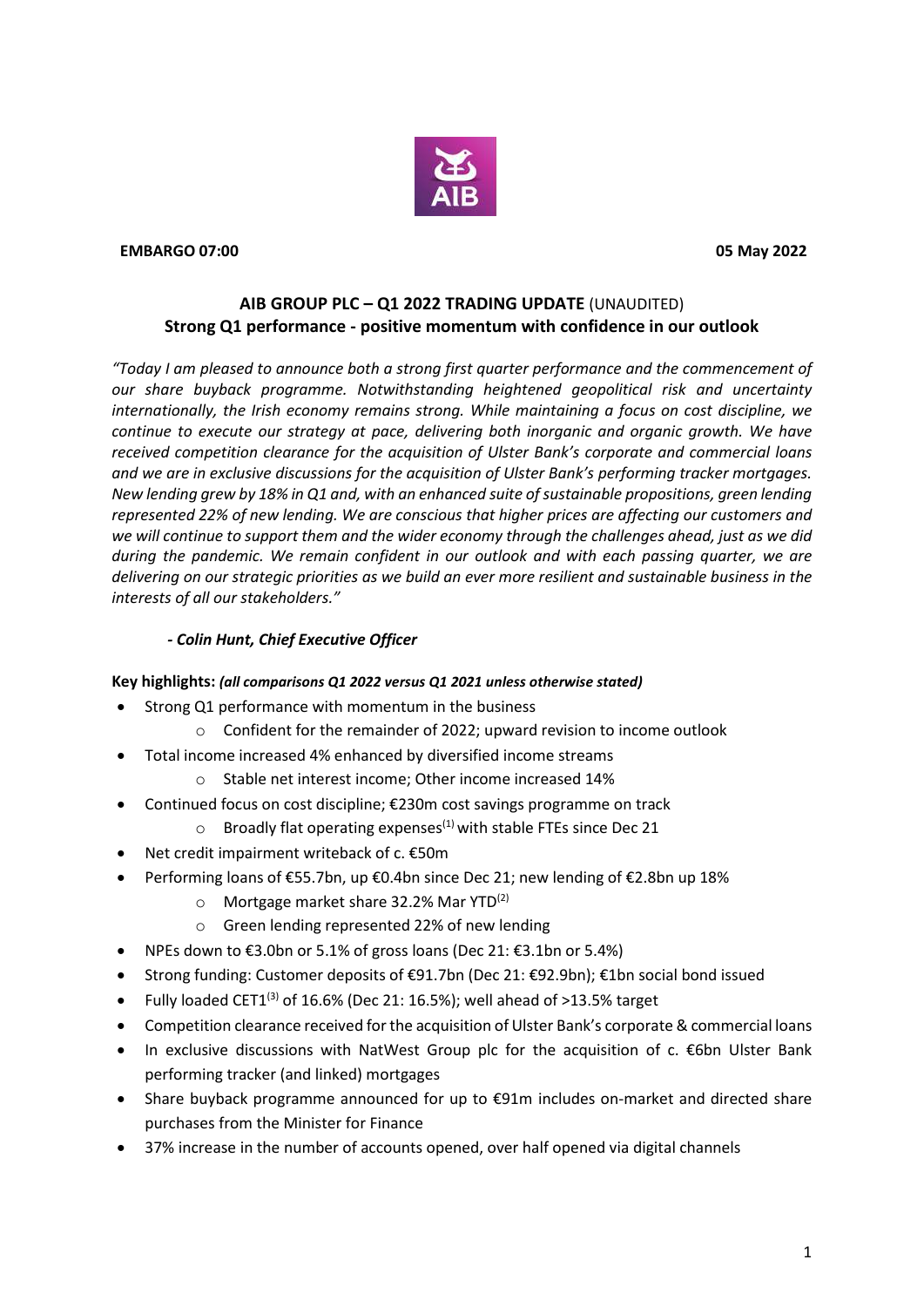#### **Financial Performance**

The Group recorded a strong financial performance in the first quarter of 2022.

Net interest income (NII) was stable in Q1 compared to Q1 2021 despite lower gross loans following disposals in 2021 of €1bn NPEs and lower UK loans following the Group's decision to exit the GB SME market. Deposits at negative rates increased from c. €12bn in Dec 21 to current levels of c. €14bn. Q1 NIM of 1.45% was 4bps higher than the Q4 2021 exit NIM of 1.41%<sup>(4)</sup>.

In an update to previous guidance of stable NII (which assumed official ECB and BOE rates of -50bps and 100bps respectively), we now expect NII to increase by a high single-digit percentage in 2022 compared to 2021 as we incorporate the expected impact of rising interest rates and the acquisition of the Ulster Bank corporate and commercial loans.

Interest rate sensitivity<sup>(5)</sup>

The table below shows updated NII sensitivities. The impact of higher European market rates, relative to Dec 21, is because European Central Bank rates are now forecast to be higher than our original year end 2022 assumption of -50bps. The updated sensitivities use rates as at 31 March with assumptions of ECB Deposit rate of 0% and BOE rate of 2% by December 2022.

| NII Sensitivity as at Mar 2022 (€m) | $-100$ bps | $+25bps$ | +50bps | $+100$ bps |
|-------------------------------------|------------|----------|--------|------------|
| Euro                                | (220)      | 42       | 106    | 268        |
| <b>Sterling</b>                     | (51)       | 12       | 24     | 48         |
| Other (mainly US\$)                 | (17)       | 4        | 9      | 17         |
| <b>Total</b>                        | (288)      | 58       | 139    | 333        |

Other income, inclusive of Goodbody, increased 14% on the prior year period with strong performances across fee-based lines. With the Irish economy fully open post-COVID-19 restrictions, which were in place for Q1 2021, increased customer activity and the impact of Goodbody led to a 33% growth in net fee and commission income. We expect full year 2022 other income of c. €630m.

Q1 2022 operating costs, inclusive of Goodbody, were broadly flat to Q1 2021 or 2% lower excluding Goodbody. This reflects the progress to date on our strategic cost savings programme which remains on schedule. FTEs at end Q1 2022 were 8,916, in line with Dec 21 and down 6% on the prior year on an underlying basis<sup>(6)</sup>. In line with guidance we expect flat costs in 2022 and the addition of costs associated with the Ulster Bank corporate and commercial loans. Whilst we are alert to inflationary pressures and the need for additional temporary resources to on-board new customers from those banks exiting the market, we maintain our focus on our medium-term target of  $\leq \epsilon 1.475$ bn<sup>(1)</sup> by 2023.

Regulatory costs and levies for 2022, including the Single Resolution Fund (SRF), the Deposit Guarantee Scheme and the Bank Levy, are expected to be c. €150m for the full year including the impact of higher than expected SRF costs.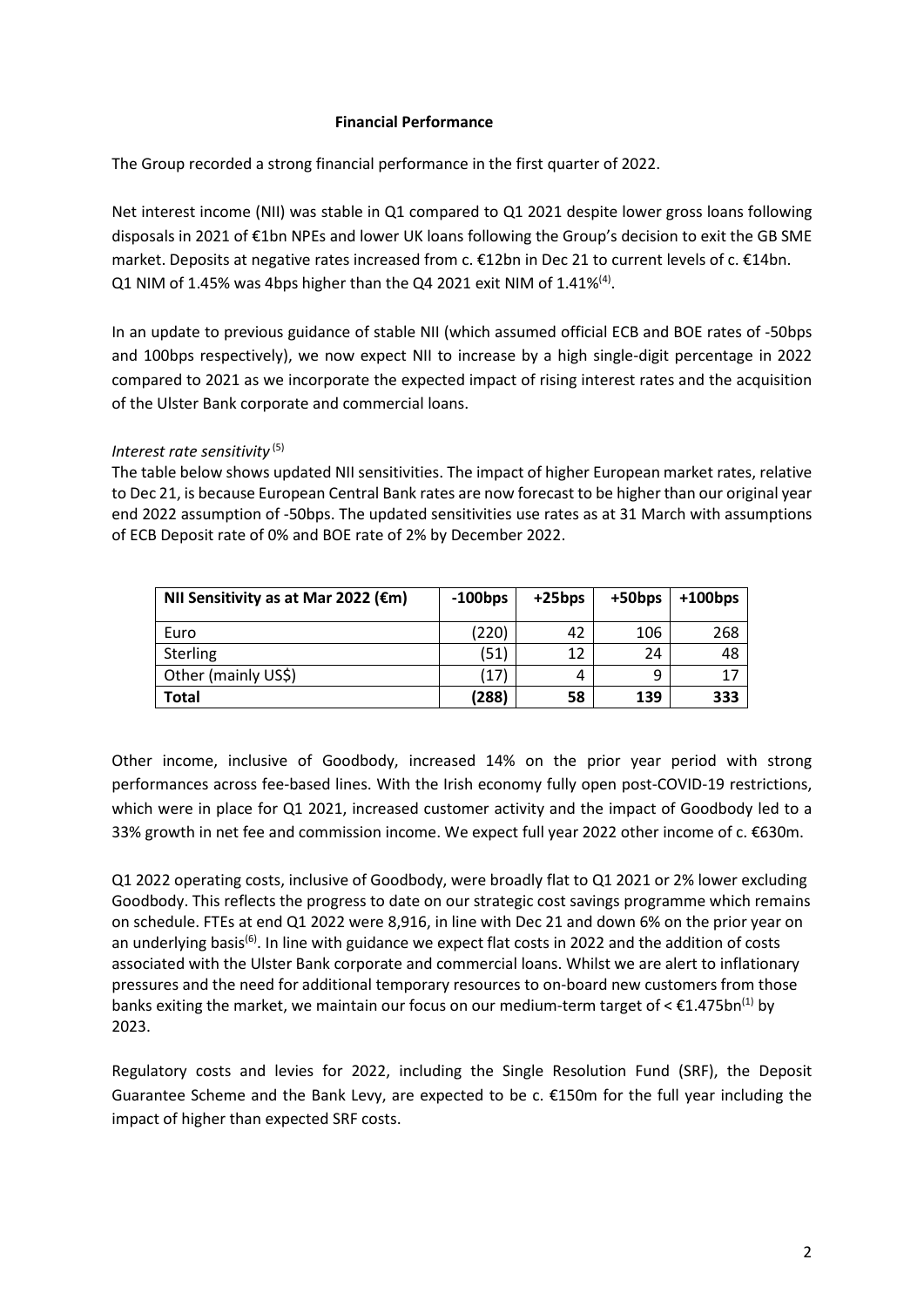A net credit impairment writeback was recorded in Q1 of c. €50m and reflects a number of factors including some release of COVID-19-related post model adjustments, recoveries/repayments, changes to macroeconomic scenario weightings to reflect global slowdown following the increase in geopolitical risks and an element of new business ECL charge.

At this point in time for FY 2022, we expect a small writeback before the impact of the Ulster Bank corporate and commercial loans. Including the estimated Day 1 ECL impact of this acquisition, we expect a small charge for the year.

The Group has negligible direct credit exposure to Ukraine, Russia or Belarus.

As guided, we expect to incur exceptional costs in 2022 of c. €250m.

### **Balance sheet**

Gross loans of €58.7bn were up €0.3bn in the quarter (Dec 21: €58.4bn) primarily driven by new lending exceeding redemptions. Performing loans of €55.7bn were up €0.4bn versus Dec 21. Incorporating the phased migration of Ulster Bank corporate and commercial loans, we expect customer loans to grow by a high single digit percentage in 2022.

In Q1 total new lending of €2.8bn (+18% versus Q1 21) was recorded with positive trends across Retail Banking and Capital Markets.

The Irish mortgage market continued to perform strongly in Q1 2022 with total drawdowns up 17% on Q1 2021. Our new mortgage lending in Ireland was €0.8bn in the quarter, up 58%, our highest Q1 new mortgage lending in three years and resulted in market share of 32.2%. This strong momentum is expected to continue for the remainder of the year.

The reopening of the Irish economy led to an improvement in consumer and business sentiment and saw a 24% increase in new personal lending while new lending to SMEs in Ireland was up 3% in Q1. With continued momentum from H2 2021 Capital Markets had a very strong Q1 particularly in Corporate Banking and Real Estate Finance.

We continue to support our customers with the transition to a lower-carbon economy and green lending accounted for 22% of new lending whilst our green mortgage product represented 23% of new ROI mortgage lending.

NPEs decreased to €3.0bn or 5.1% of gross loans (Dec 21: €3.1bn or 5.4%), the lowest level since the global financial crisis and we remain on track to achieve our c.3% target by 2023.

The loan to deposit ratio was 62% at the end of Q1 2022.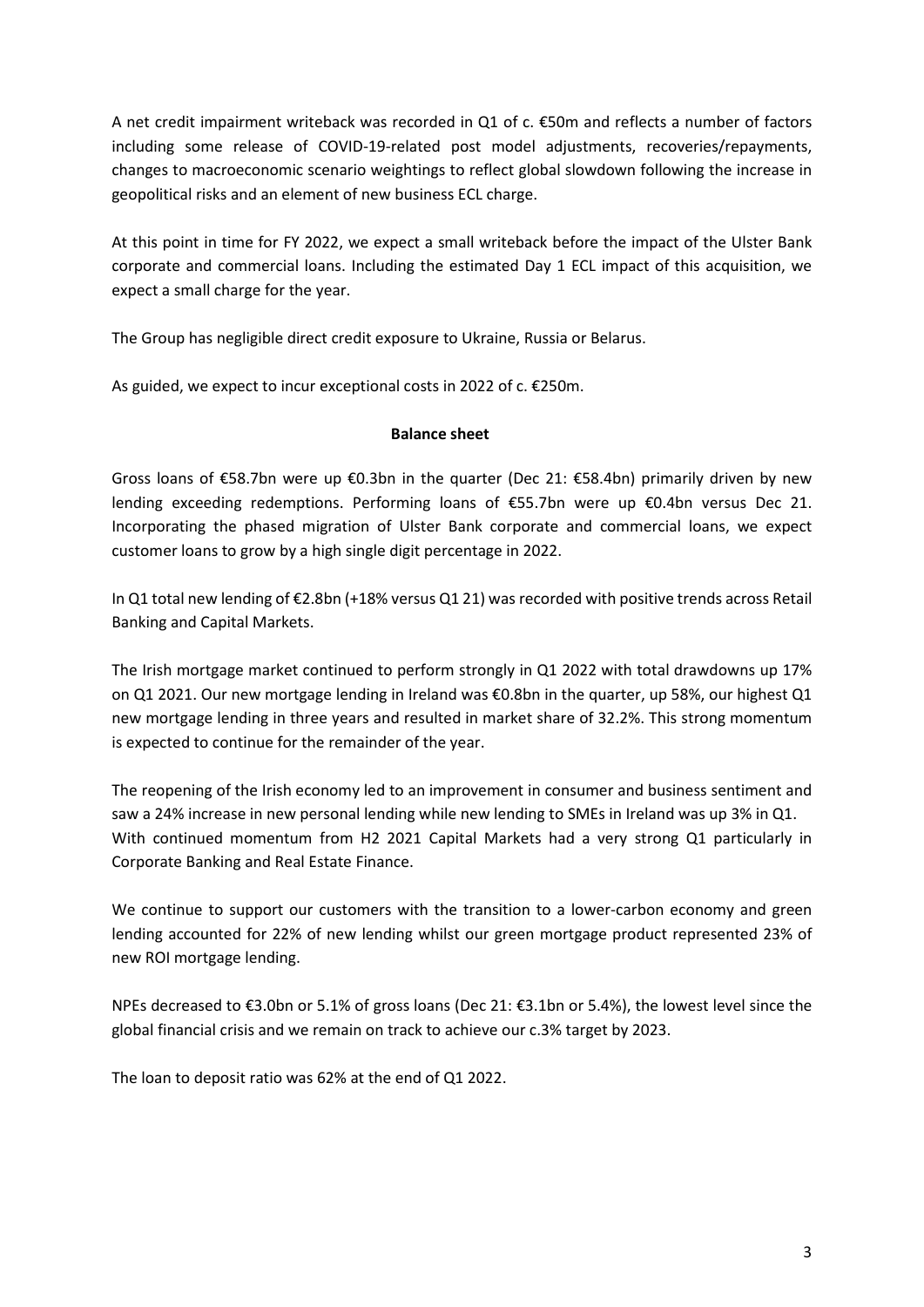### **Capital**

The fully loaded CET1 at the end of Q1 was 16.6% and reflects the impact of the  $\epsilon$ 91 million share buyback. This compares to 16.5% at the end of December on an equivalent basis. In Q2 we expect the acquisition of the Ulster Bank corporate and commercial loans to reduce CET1 by c. 130bps<sup>(7)</sup>. Movements in CET1 in Q1 include organic capital generation, reduction in RWAs partially offset by a dividend accrual (in line with CRR guidance) and other regulatory deductions. Our strong capital position, which is well ahead of our medium-term target of >13.5%, enables us to invest in our business, pursue RoTE accretive inorganic opportunities and make distributions to shareholders.

AIB announces that, from today, it will commence a share buyback programme for up to €91m which will include (i) an on-market buyback of shares and (ii) a directed buyback of shares from the Minister for Finance. For further information please see separate announcement on the share buyback programme.

# **Strategy 2023 and Outlook**

# *Update on strategic initiatives*

- Entered into exclusive discussions with NatWest Group plc for the acquisition of c. €6bn Ulster Bank performing tracker (and linked) mortgages. Any potential transaction remains subject to negotiations and agreement
- Received competition clearance from CCPC on 28 April 2022 for the acquisition of c.  $\epsilon$ 3.7bn<sup>(7)</sup> Ulster Bank performing corporate and commercial loans
- Progress on enhancing our wealth management proposition continues with Goodbody now integrated and our joint venture with Great-West LifeCo set to launch later this year
- Implementation of €230m cost savings programme on track

# *Sustainability highlights*

Environmental:

- Introduction of discounted loans to residential developers who meet the 'Irish Green Building Council' benchmark which include standards for water efficiency, air quality and transport links in addition to energy efficiency
- AIB is part of a consortium financing the €500m Greenlink Interconnector linking Ireland with Wales which enables additional renewable energy sources for the Irish power system.
- Completed a tender process for the development of a Corporate Purchase Power Agreement which enables AIB to source our own energy

Social:

- Issuance of Ireland's first Social Bond, raising €1bn (order book twice oversubscribed with a diverse investor base) with investment into projects with clear social benefits
- Donated an initial €250,000 to support GOAL's Ukraine Emergency Appeal, as part of an overall €500,000 commitment to support those in need; matching all staff donations currently at €83,000
- The number of accounts opened increased 37% and 28% compared to Q1 2021 and Q4 2021 respectively with more than half opened via digital channels. Personal accounts opened via our mobile app increased 104% versus Q1 2021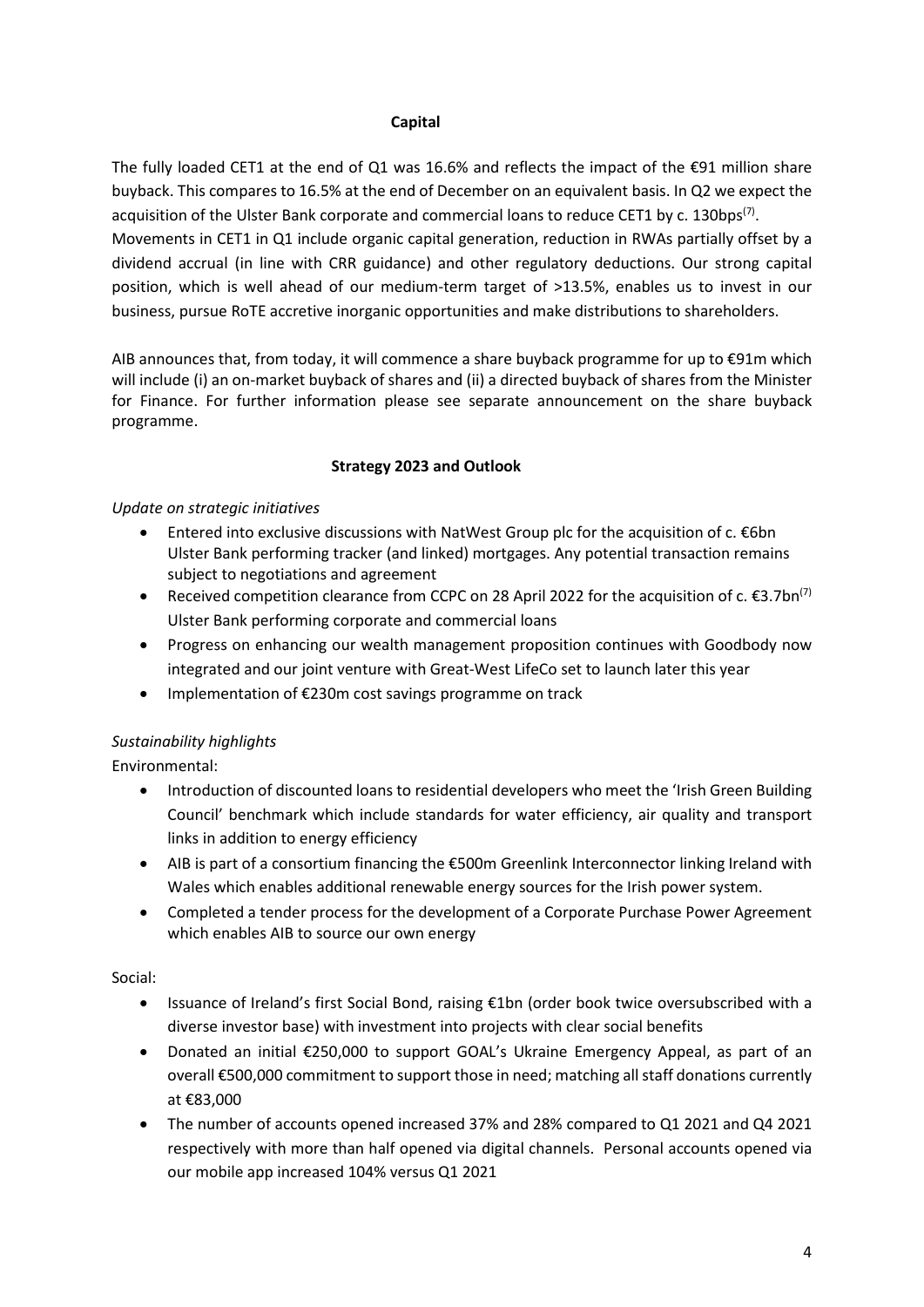Governance:

- Science-based targets defined for Corporate Loans<sup>(8)</sup>
- Goodbody is now a member of Sustainable Trading, a non-profit membership network focused on setting the standard for ESG best practice in financial markets trading
- Received the overall ESG award at the 2021 Business & Finance, Irish business annual awards

### *Outlook*

Following a return to profitability in 2021 and a strong first quarter, 2022 will be a pivotal year for the Group as we close out legacy items, integrate inorganic initiatives and work towards our strategic targets. While the domestic macro environment is supportive with Irish economic growth forecast at c. 5%, we are conscious of increased geopolitical risk and uncertainty in the global economy. We remain mindful of inflationary pressures and the prospect of interest rate increases.

We are conscious that higher prices are affecting our personal, business and corporate customers this year as the Russian invasion of Ukraine has further contributed to price inflation, soaring energy costs and supply chain issues. We aim to support our customers and the wider economy through the challenges ahead just as we did during the pandemic.

With a resilient balance sheet and strong business pipeline we are confident for the remainder of the year as we focus on implementing our strategy and supporting our customers.

*Guidance for 2022<sup>(9)</sup>*:

- Net interest income to increase by a high single-digit percentage
- Other income of c. €630m
- Flat costs and the addition of costs associated with the Ulster Bank corporate and commercial loans
- A small writeback before the impact of the Ulster Bank corporate and commercial loans acquisition. Including the estimated Day 1 ECL impact of this acquisition, a small charge is expected
- Regulatory costs and bank levies of c. €150m
- Exceptional costs of c. €250m
- Customer loans to grow by a high single-digit percentage

We will announce our half-yearly financial results on 29 July 2022.

\*\*\*

*Note: Figures presented above may be subject to rounding* 

*Abbreviations: CCPC: Competition and Consumer Protection Commission FTE: Full time equivalents* 

- *(1) Costs before bank levies and regulatory fees and exceptional items*
- *(2) Source: Mortgage drawdowns BPFI March 2022*
- *(3) CET1 at both end March 2022 and December 2021 reflect the impact of the €91m buyback*
- *(4) Q4 exit NIM excludes €50m of net TLTRO benefit*
- *(5) For further information please see page 156 of the 2021 Annual Report; reported sensitivities should not be considered a forecast of future performance*